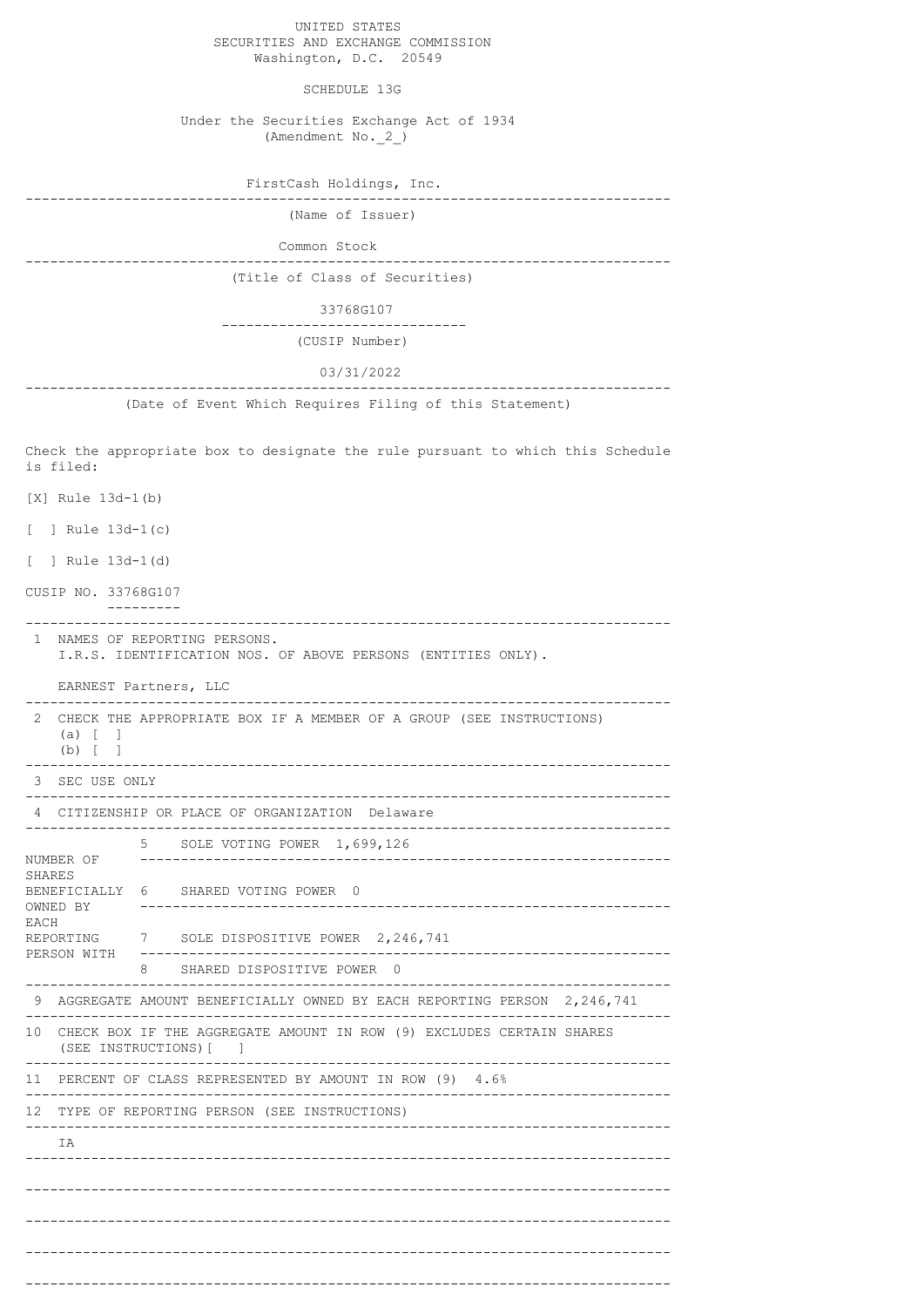```
T+cm 1
```
- (a) Name of Issuer FirstCash Holdings, Inc.
- (b) Address of Issuer's Principal Executive Offices 1600 West 7th Street, Fort Worth, Texas 76102

## Item 2

- (a) Name of Person Filing EARNEST Partners, LLC
- (b) Address of Principal Business Office or, if none, Residence 1180 Peachtree Street NE, Suite 2300, Atlanta, Georgia 30309
- (c) Citizenship Delaware
- (d) Title of Class of Securities Common Stock
- (e) CUSIP Number 33768G107

Item 3. If this statement is filed pursuant to  $13d-1(b)$  or  $13d-2(b)$  or  $(c)$ , check whether the person filing is a:

- (a) [ ] Broker or dealer registered under section 15 of the Act
- (b) [ ] Bank as defined in section 3(a)(6) of the Act
- (c) [ ] Insurance company as defined in section 3(a)(19) of the Act
- (d) [ ] Investment company registered under section 8 of the Investment Company Act of 1940
- (e) [X] An investment adviser in accordance with Rule  $13d-1$ (b)(1)(ii)(E);
- (f) [ ] An employee benefit plan or endowment fund in accordance with Rule  $13d-1(b)(1)(ii)(F);$
- (g) [ ] A parent holding company or control person in accordance with Rule 13d-1(b)(1)(ii)(G);
- (h) [ ] A savings associations as defined in Section 3(b) of the Federal Deposit Insurance Act (12 U.S.C. 1813);
- (i) [ ] A church plan that is excluded from the definition of an investment company under section 3(c)(14) of the Investment Company Act of 1940
- (j)  $[ ]$  Group, in accordance with Rule 13d-1(b)(1)(ii)(J).

Item 4. Ownership.

Provide the following information regarding the aggregate number and percentage of the class of securities of the issuer identified in Item 1.

- (a) Amount beneficially owned: 2,246,741
- (b) Percent of class: 4.6%
- (c) Number of shares as to which the person has:
	- (i) Sole power to vote or to direct the vote 1,699,126
	- (ii) Shared power to vote or to direct the vote 0
	- (iii) Sole power to dispose or to direct the disposition of 2,246,741
	- (iv) Shared power to dispose or to direct the disposition of 0

Item 5. Ownership of Five Percent or Less of a Class.

If this statement is being filed to report the fact that as of the date hereof the reporting person has ceased to be the beneficial owner of more than five percent of the class of securities, check the following: [X]

Item 6. Ownership of More than Five Percent on Behalf of Another Person.

EARNEST Partners, LLC is filing as an investment adviser in accordance with